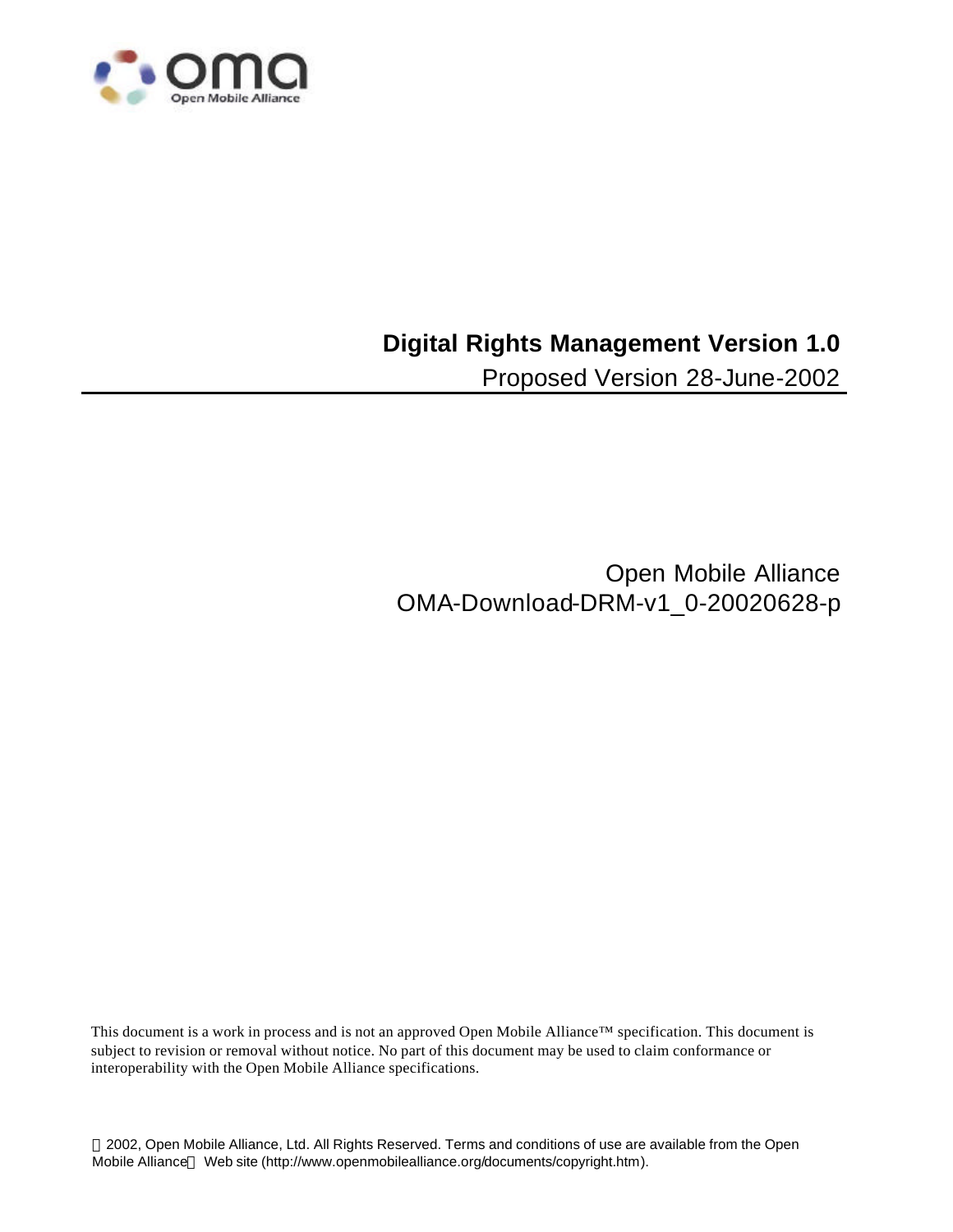© 2002, Open Mobile Alliance, Ltd. All rights reserved.

Terms and conditions of use are available from the Open Mobile Alliance™ Web site at http://www.openmobilealliance.org/documents/copyright.htm).

You may use this document or any part of the document for internal or educational purposes only, provided you do not modify, edit or take out of context the information in this document in any manner. You may not use this document in any other manner without the prior written permission of the Open Mobile Alliance™. The Open Mobile Alliance authorises you to copy this document, provided that you retain all copyright and other proprietary notices contained in the original materials on any copies of the materials and that you comply strictly with these terms. This copyright permission does not constitute an endorsement of the products or services offered by you.

The Open Mobile Alliance™ assumes no responsibility for errors or omissions in this document. In no event shall the Open Mobile Alliance be liable for any special, indirect or consequential damages or any damages whatsoever arising out of or in connection with the use of this information*.*

This document is not a Open Mobile Alliance™ specification, is not endorsed by the Open Mobile Alliance and is informative only. This document is subject to revision or removal without notice. No part of this document may be used to claim conformance or interoperability with the Open Mobile Alliance specifications.

Open Mobile Alliance™ members have agreed to use reasonable endeavors to disclose in a timely manner to the Open Mobile Alliance the existence of all intellectual property rights (IPR's) essential to the present document. However, the members do not have an obligation to conduct IPR searches. The information received by the members is publicly available to members and non-members of the Open Mobile Alliance and may be found on the "WAP IPR Declarations" list at http://www.wapforum.org/what/ipr.htm Essential IPR is available for license on the basis set out in the schedule to the Open Mobile Alliance Application Form.

No representations or warranties (whether express or implied) are made by the Open Mobile Alliance™ or any Open Mobile Alliance member or its affiliates regarding any of the IPR's represented on this "WAP IPR Declarations" list, including, but not limited to the accuracy, completeness, validity or relevance of the information or whether or not such rights are essential or non-essential.

This document is available online in PDF format at http://www.openmobilealliance.org/.

Known problems associated with this document are published at http://www.openmobilealliance.org/.

Comments regarding this document can be submitted to the Open Mobile Alliance™ in the manner published at http://www.openmobilealliance.org/technical.htm.

| Document History                                                    |         |
|---------------------------------------------------------------------|---------|
| $\mid$ OMA-Download-DRM-v1 0-20020628-p<br>$\overline{\phantom{a}}$ | Jurrent |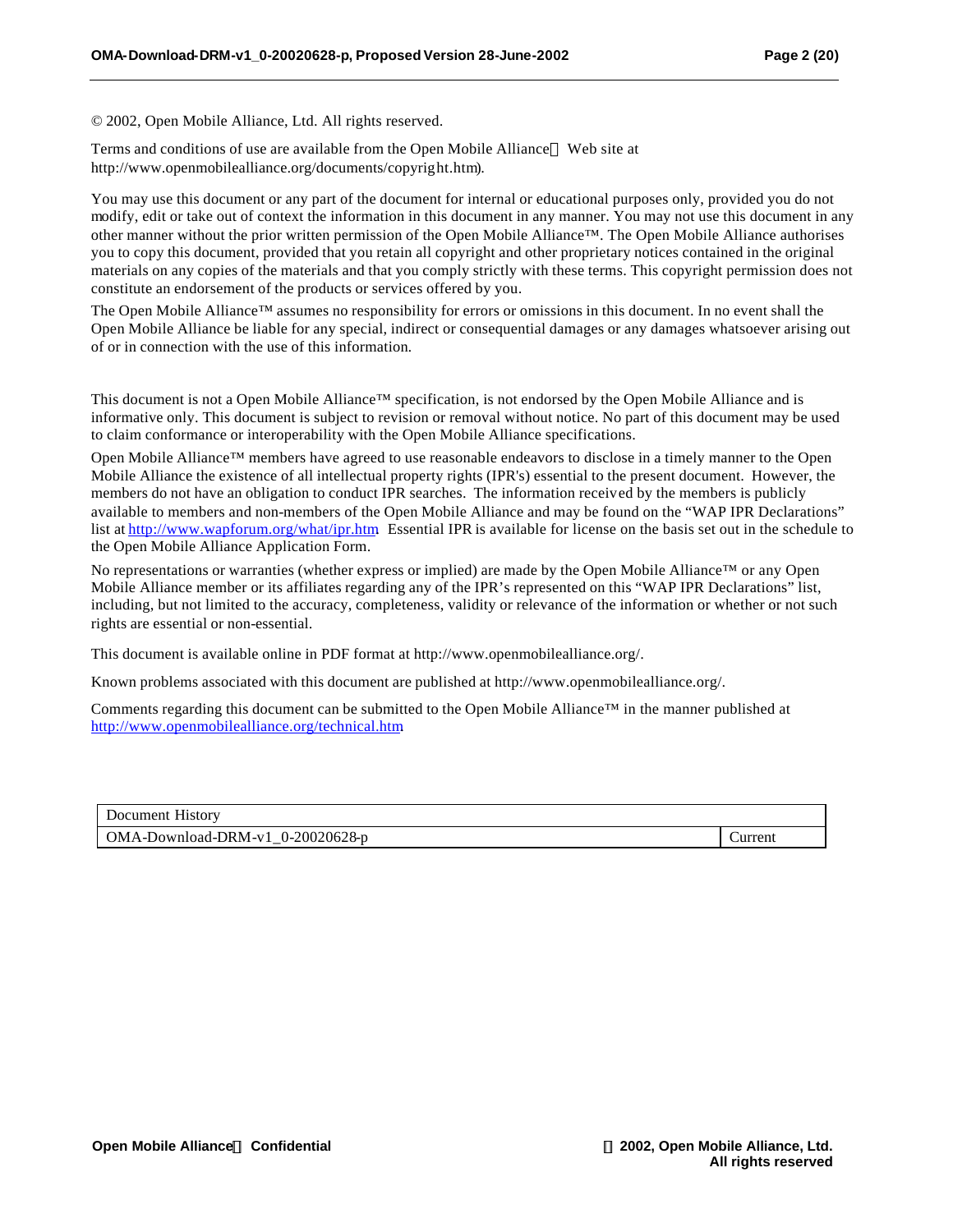# **Contents**

| <b>APPENDIX A.</b> |
|--------------------|
| <b>APPENDIX B.</b> |
| <b>APPENDIX C.</b> |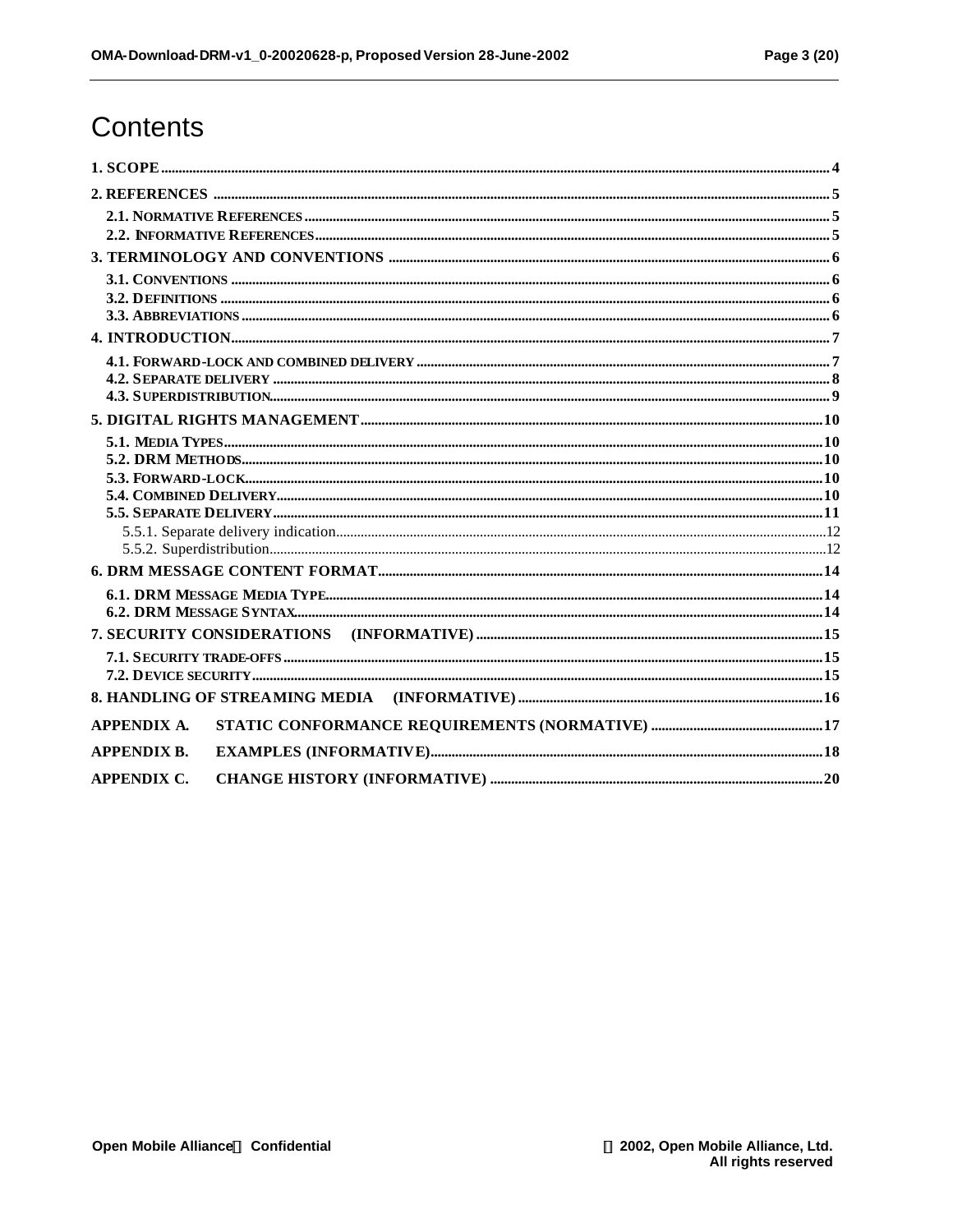# **1. Scope**

Open Mobile Alliance (OMA) Wireless Application Protocol (WAP) is a result of continuous work to define an industry-wide specification for developing applications that operate over wireless communication networks. The scope for the Open Mobile Alliance is to define a set of specifications to be used by service applications. The wireless market is growing very quickly, and reaching new customers and providing new services. To enable operators and manufacturers to meet the challenges in advanced services, differentiation, and fast/flexible service creation, WAP defines a set of protocols in transport, session and application layers. For additional information on the WAP architecture, refer to "*Wireless Application Protocol Architecture Specification"* [WAPARCH].

The scope of OMA "*Digital Rights Management*" is to enable the controlled consumption of digital media objects by allowing content providers to express usage rights, e.g., the ability to preview DRM content, to prevent downloaded DRM content from being illegally forwarded (copied) to other users, and to enable superdistribution of DRM content. The defined technology is an initial DRM system that can be extended into a more comprehensive and secure DRM system.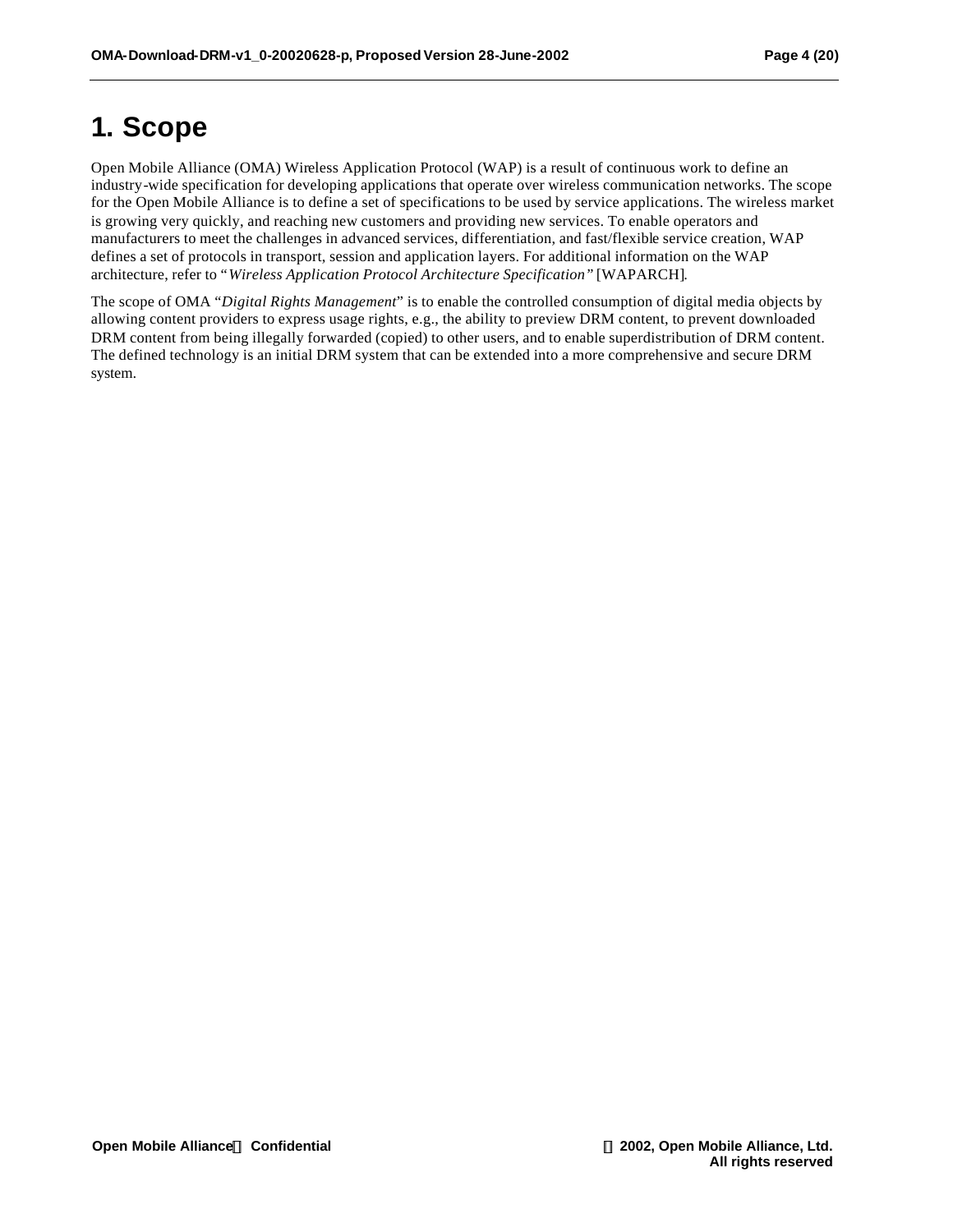# **2. References**

## **2.1. Normative References**

| [CREQ]    | "Specification of WAP Conformance Requirements". WAP Forum™. WAP-221-CREQ.<br>http://www.openmobilealliance.org/                            |
|-----------|---------------------------------------------------------------------------------------------------------------------------------------------|
| [RFC2119] | "Key words for use in RFCs to Indicate Requirement Levels". S. Bradner. March 1997.<br>http://www.ietf.org/rfc/rfc2119.txt                  |
| [RFC2234] | "Augmented BNF for Syntax Specifications: ABNF". D. Crocker, Ed., P. Overell.<br>November 1997. http://www.ietf.org/rfc/rfc2234.txt         |
| [DRMREL]  | "DRM Rights Expression Language". Open Mobile Alliance <sup>TM</sup> . OMA-Download-DRMREL-<br>v1_0. http://www.openmobilealliance.org/     |
| [DRMCF]   | "DRM Content Format". Open Mobile Alliance™. OMA-Download-DRMCF-v1_0.<br>http://www.openmobilealliance.org/                                 |
| [PUSHOTA] | "Push OTA Protocol". WAP Forum <sup>™</sup> . WAP-235-PushOTA.<br>http://www.openmobilealliance.org/                                        |
| [RFC2046] | "Multipurpose Internet Mail Extensions (MIME) Part Two: Media Types". N. Freed et al.<br>November 1996. http://www.ietf.org/rfc/rfc2046.txt |
| [RFC2392] | "Content-ID and Message-ID Uniform Resource Locators". E. Levinson. August 1998.<br>http://www.ietf.org/rfc/rfc2392.txt                     |
| [RFC2616] | "Hypertext Transfer Protocol -- HTTP/1.1". R. Fielding et al. June 1999.<br>http://www.ietf.org/rfc/rfc2616.txt                             |
| [WAE]     | "Wireless Application Environment Specification". WAP Forum <sup>TM</sup> . WAP-236-WAESpec.<br>http://www.openmobilealliance.org/          |

## **2.2. Informative References**

| [WAPARCH] | "WAP Architecture". WAP Forum <sup>M</sup> . WAP-210-WAPArch. http://www.openmobilealliance.org/                                                          |
|-----------|-----------------------------------------------------------------------------------------------------------------------------------------------------------|
| [DLARCH]  | "Downloading Architecture and Overview". Open Mobile Alliance™. OMA-Download-ARCH-<br>v1_0. http://www.openmobilealliance.org/                            |
| [DLOTA]   | "Generic Content Download Over The Air Specification". Open Mobile Alliance <sup>TM</sup> . OMA-<br>Download-OTA-v1_0. http://www.openmobilealliance.org/ |
| [WSP]     | "Wireless Session Protocol". WAP Forum <sup>TM</sup> , WAP-230-WSP.<br>http://www.openmobilealliance.org/                                                 |
| [WDP]     | "Wireless Datagram Protocol". WAP Forum <sup>TM</sup> . WAP-259-WDP.<br>http://www.openmobilealliance.org/                                                |
| [SDP]     | "SDP: Session Description Protocol". M. Handley, V. Jacobson. April 1998.<br>http://www.ietf.org/rfc/rfc2327.txt                                          |
| [SRTP]    | "The Secure Real Time Transport Protocol". M. Baugher et al. June 2002.<br>http://search.ietf.org/internet-drafts/draft-ietf-avt-srtp-05.txt              |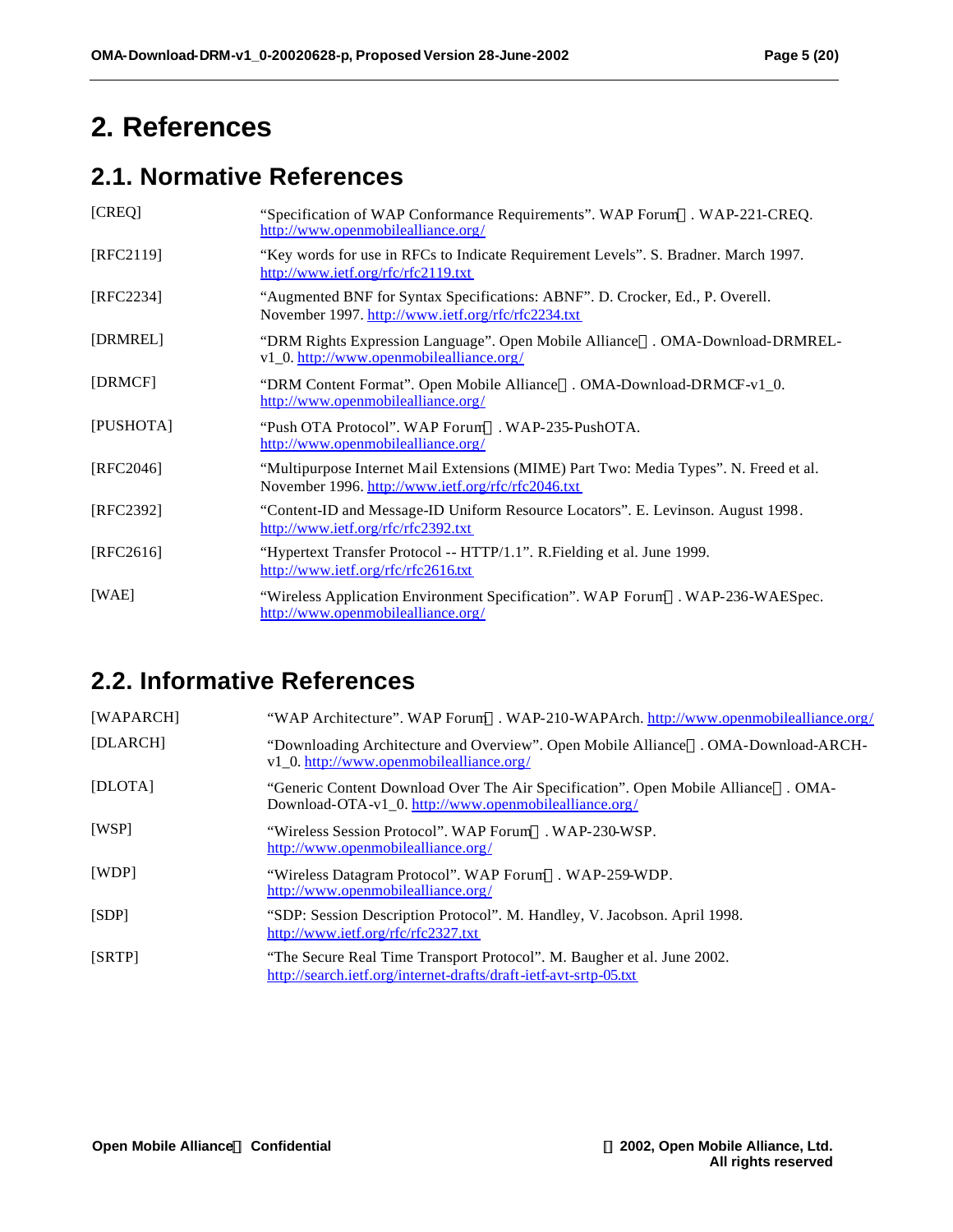# **3. Terminology and Conventions**

## **3.1. Conventions**

The key words "MUST", "MUST NOT", "REQUIRED", "SHALL", "SHALL NOT", "SHOULD", "SHOULD NOT", "RECOMMENDED", "MAY", and "OPTIONAL" in this document are to be interpreted as described in [RFC2119].

All sections and appendixes, except "Scope" and "Introduction", are normative, unless they are explicitly indicated to be informative.

## **3.2. Definitions**

| Asset                    | Content governed by rights. See DRM content.                                                                                                                                                                                                     |  |  |  |
|--------------------------|--------------------------------------------------------------------------------------------------------------------------------------------------------------------------------------------------------------------------------------------------|--|--|--|
| <b>Combined delivery</b> | Delivery of the rights object and content together in a single message. See DRM<br>message.                                                                                                                                                      |  |  |  |
| Composite object         | A media object that contains other media objects by inclusion.                                                                                                                                                                                   |  |  |  |
| <b>Content</b>           | A media object                                                                                                                                                                                                                                   |  |  |  |
| <b>Consuming device</b>  | A mobile device consuming DRM content.                                                                                                                                                                                                           |  |  |  |
| <b>DRM</b> agent         | A user agent in the device that enforces the rights and controls the consumption of<br>DRM content on the device.                                                                                                                                |  |  |  |
| <b>DRM</b> content       | Content that is consumed according to a set of rights. DRM content may be in encrypted<br>DRM Content Format or in plaintext delivered inside a DRM message                                                                                      |  |  |  |
| <b>DRM</b> message       | A message containing a media object and an optional rights object. Media objects<br>received inside a DRM message must not leave the device. The optional rights object<br>defines additional consumption rules for the media object.            |  |  |  |
| <b>Forward-lock</b>      | A special case of combined delivery method where the DRM message includes only the<br>media object and not a rights object at all. A set of default rights applies for the media<br>object.                                                      |  |  |  |
| Media object             | A piece of digital content e.g. a ringing tone, screen saver, Java game or any other<br>digital resource.                                                                                                                                        |  |  |  |
| <b>Media type</b>        | A MIME media type.                                                                                                                                                                                                                               |  |  |  |
| <b>Rights</b>            | Permissions and constraints defining under which circumstances access is granted to<br>DRM content.                                                                                                                                              |  |  |  |
| <b>Rights issuer</b>     | An entity who issues rights objects.                                                                                                                                                                                                             |  |  |  |
| <b>Rights object</b>     | An instance of rights                                                                                                                                                                                                                            |  |  |  |
| Separate delivery        | Delivery of the rights object and content via separate transports.                                                                                                                                                                               |  |  |  |
| Superdistribution        | A mechanism that (1) allows the end user to redistribute the encrypted DRM content to<br>other end users through potentially insecure channels and (2) enables the receipients to<br>obtain initial rights for the superdistributed DRM content. |  |  |  |

## **3.3. Abbreviations**

CEK Content Encryption Key DCF DRM Content Format DRM Digital Rights Management HTTP Hypertext Transfer Protocol MIME Multipurpose Internet Mail Extensions OMA Open Mobile Alliance REL Rights Expression Language WAP Wireless Application Protocol WSP Wireless Session Protocol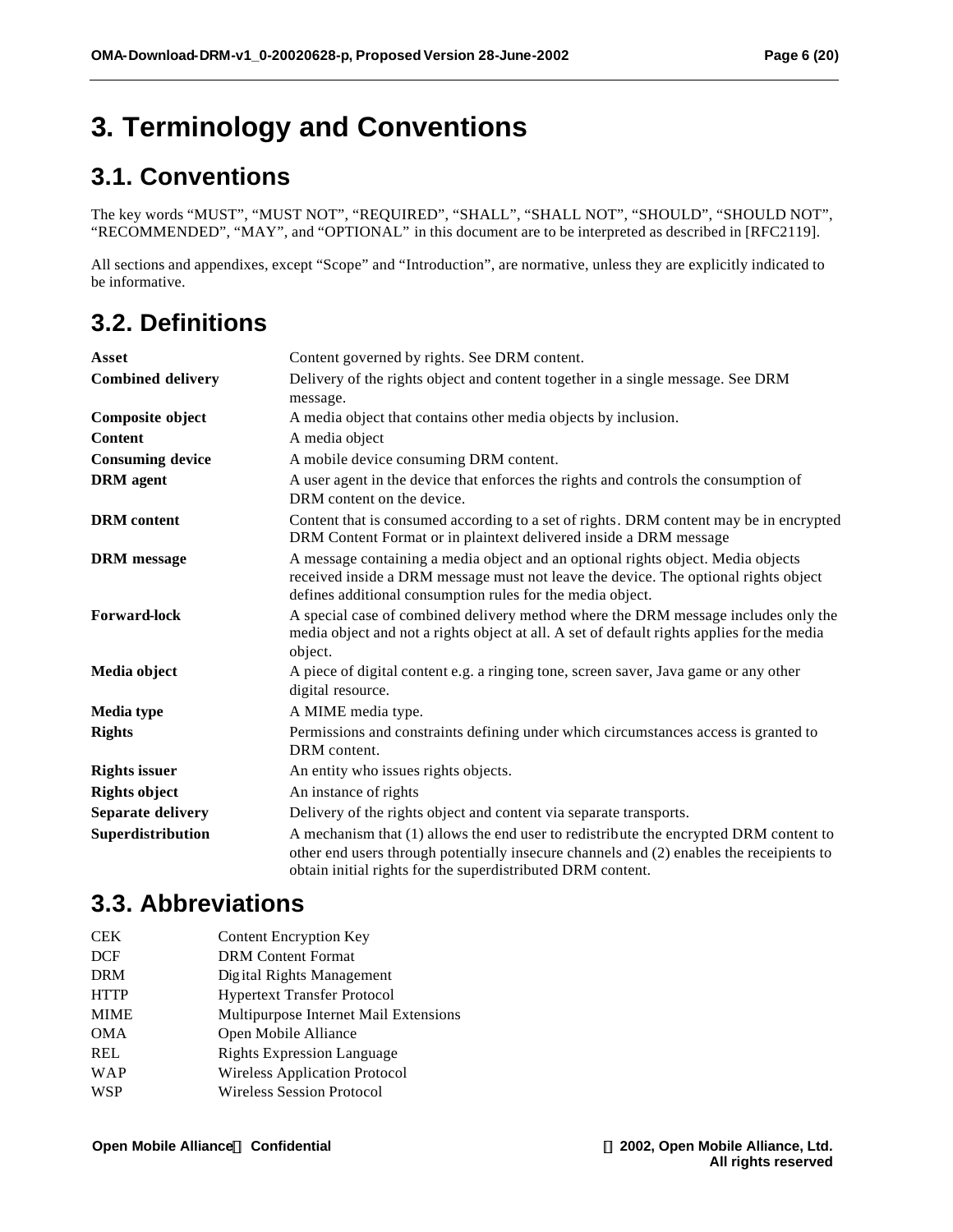## **4. Introduction**

There is a need for content providers and operators to control the usage of downloaded media objects. Download is the means by which a media object is delivered to the device. Digital Rights Management (DRM) is the means to control the usage of the media object once it has been downloaded.

DRM enables content providers to define rules (rights) for how the media object should be used. It is possible to associate different rights with a single media object. Different rights may have different prices. A content provider can grant a user the rights to preview media objects for free and charge the user only for the full usage rights. Since the value lies in the rights and not in the media object itself, DRM makes it possible to sell the rights to use the media object, rather than selling the media object itself.

The rights can be delivered to the consuming device by downloading them together with the content or by sending the rights object separately from content (Figure 1. ). The former case (combined delivery) is simpler whereas the latter case (separate delivery) provides more security by making it more difficult to steal the content. However, a complete DRM technology, including strong security between the consuming devices and content providers is not in the scope of OMA Download. The OMA Digital Rights Management follows common DRM practices taking into account the special requirements and characteristics of the mobile domain in order to support basic functionality with some level of security. This specification defines also a "forward-lock" special case of combined delivery where the DRM message does not contain a rights object. In that case a set of default rights apply for the media object.



#### **Figure 1. DRM methods**

In the OMA Download "DRM scope", two problems are solved. The first problem is that there is currently no standardized way to prevent users from forwarding media objects from one device to another. The second problem is that for some business models there is no easy and convenient way for users to preview a media object before it is purchased. Users either pay before even having a chance to preview the media object, or they are presented with a "crippled" variant of the media object such as a low-quality version of a downloadable image or a small music fragment. For many media types, however, such "crippled " variants cannot easily be created (for example, executables). DRM also opens up new opportunities in a wide range of business models, e.g., content now can be assigned a lifetime, enabling subscription service providers to provide their customers content for a pre-determined time frame.

## **4.1. Forward-lock and combined delivery**

For forward -lock and combined delivery content provider needs to package content, optionally with a rights object, into a DRM message. That message may be delivered to the device using e.g. the OMA Download mechanism. The format of the DRM message is defined in chapter 6. The consuming device renders the content according to the semantics

**Open Mobile AllianceÔ Confidential Ó 2002, Open Mobile Alliance, Ltd.**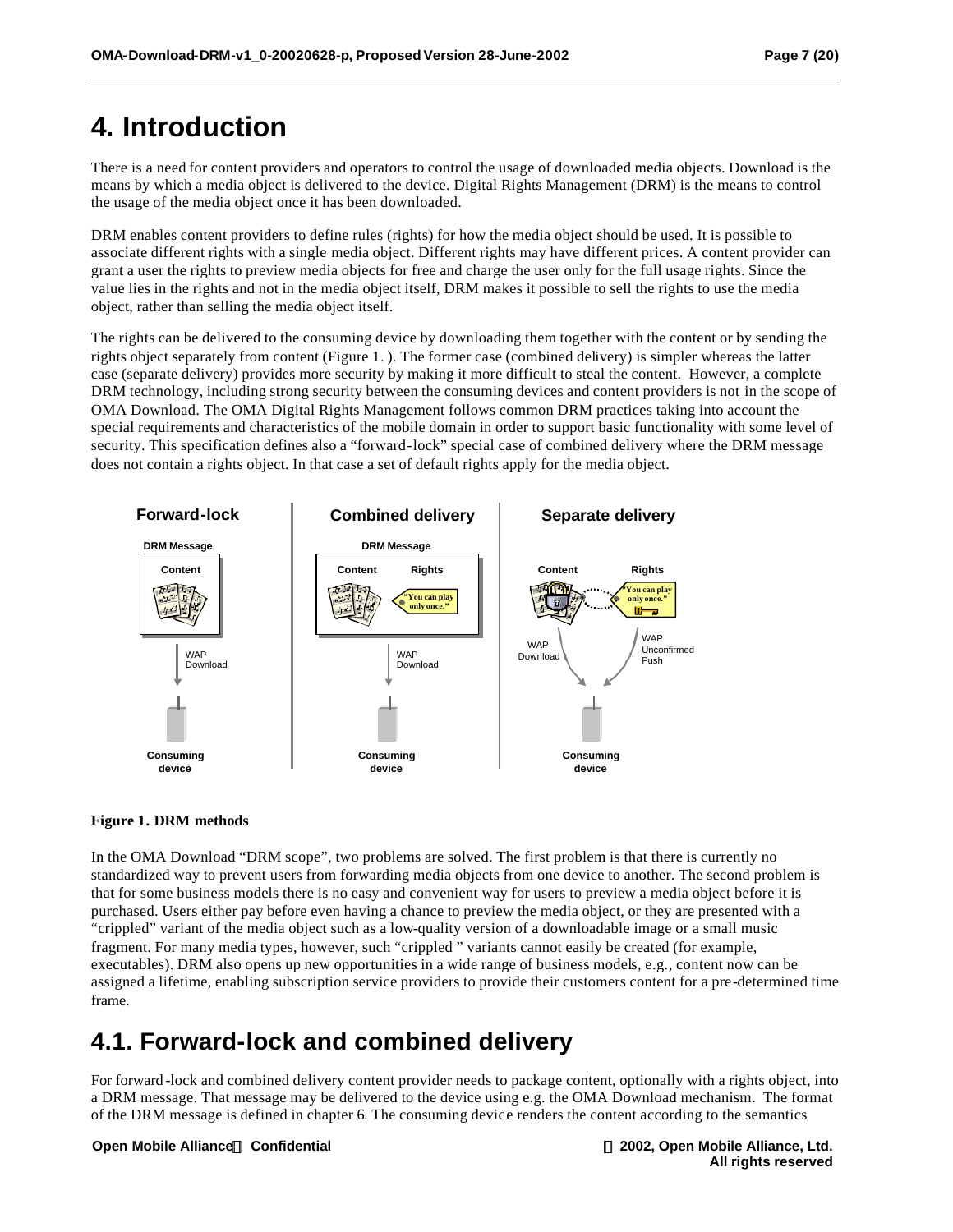defined for the DRM message and the rights object that may have been included in the message. If a rights object is not included in the DRM message a set of default rights apply for the content as defined in section 5. It is up to the content provider to define what explicit rights are appropriate to use in each case. Typically the end user is charged for the combination of downloaded content and rights, but how that happens is out of the scope for this specification.

The figure below depicts a typical architecture of a combined delivery solution.



#### **Figure 2. An example architecture for combined delivery**

## **4.2. Separate delivery**

In the separate delivery method the content provider needs to convert the plaintext media object into DRM content format (DCF) defined in the "*DRM Content Format*" specification [DRMCF]. This conversion includes symmetric encryption of the content making the DRM protected content object useless to parties not having access to the Content Encryption Key (CEK). Thus content in DRM format may be distributed via an insecure transport whereas a more secure transport (from DRM point of view) is used to deliver the rights object with the CEK as defined in chapter 5.5.

The figure below depicts a typical architecture of a separate delivery solution.



#### **Figure 3. An example architecture for separate delivery**

It is expected that pushing the rights in a GSM network is typically done by using unconfirmed push over connectionless session service like GSM SMS Profile of WDP. A WBXML encoded rights object and WAP Push headers fit in most cases into a single SMS message. Please note that since WAP Push is bearer independent SMS is only an example.

Using WAP push to deliver the rights object introduces some latency time between receiving the content and the rights. In order to enable a good user expirience this must be taken into account by both device manufacturers and service implementers. A mechanism that may be used by the service to indicate to the device that a rights object will be pushed is defined in this specification.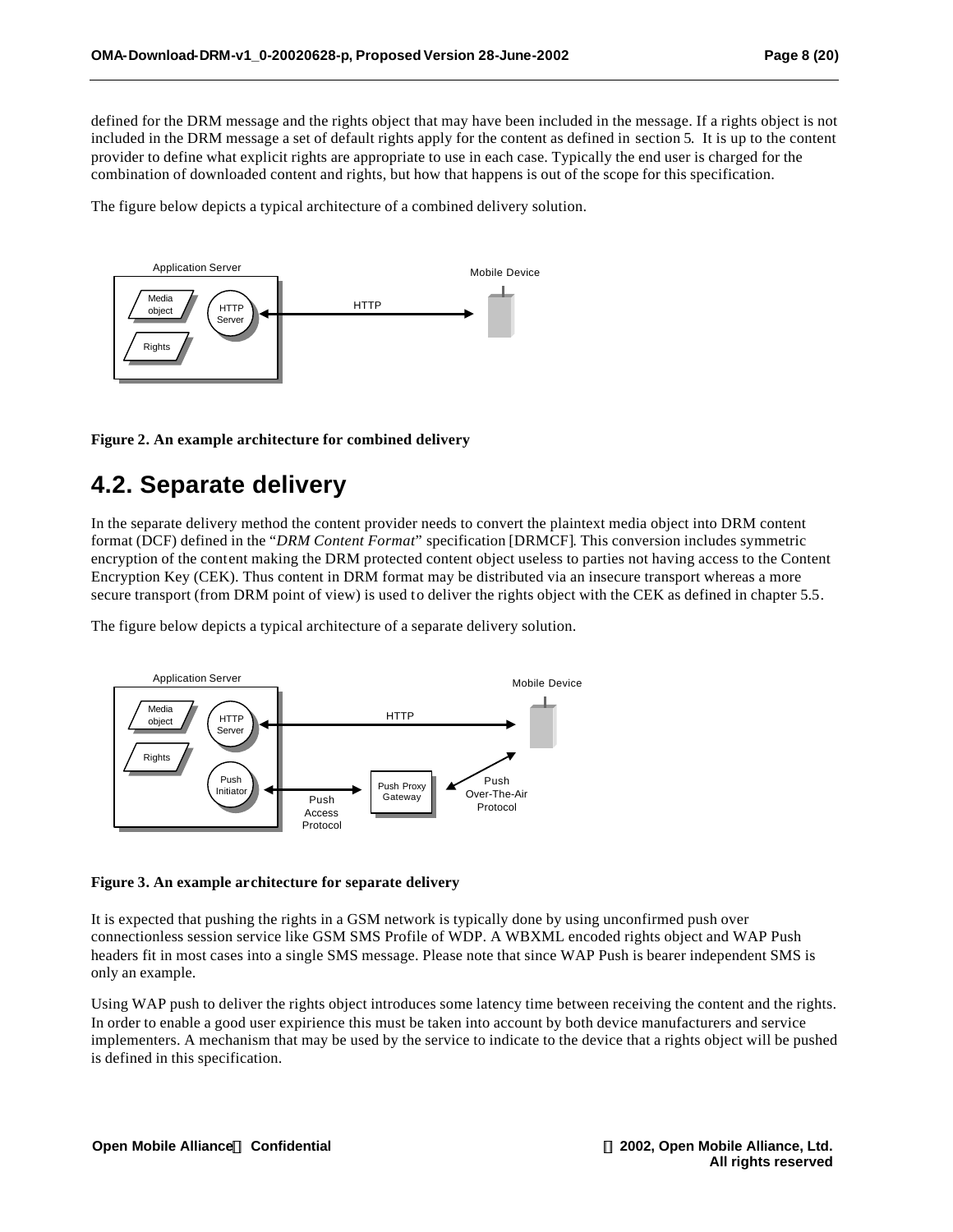## **4.3. Superdistribution**

The superdistribution case utilizes the flexibility provided by the separate delivery case to encourage sharing of media objects without compromising any business model behind the rights. The media object is allowed to pass from mobile device to mobile device through any channel, with the rights object being obtainable from the Rights Issuer via WAP push, as in the previous case. The location information for the Rights Issuer's application server is defined in the meta data of the DCF object. The mobile device contacts the Rights Issuer by opening a browsing session, which allows the user to choose the rights that s/he requires.



**Figure 4 – An example architecture for Superdistribution**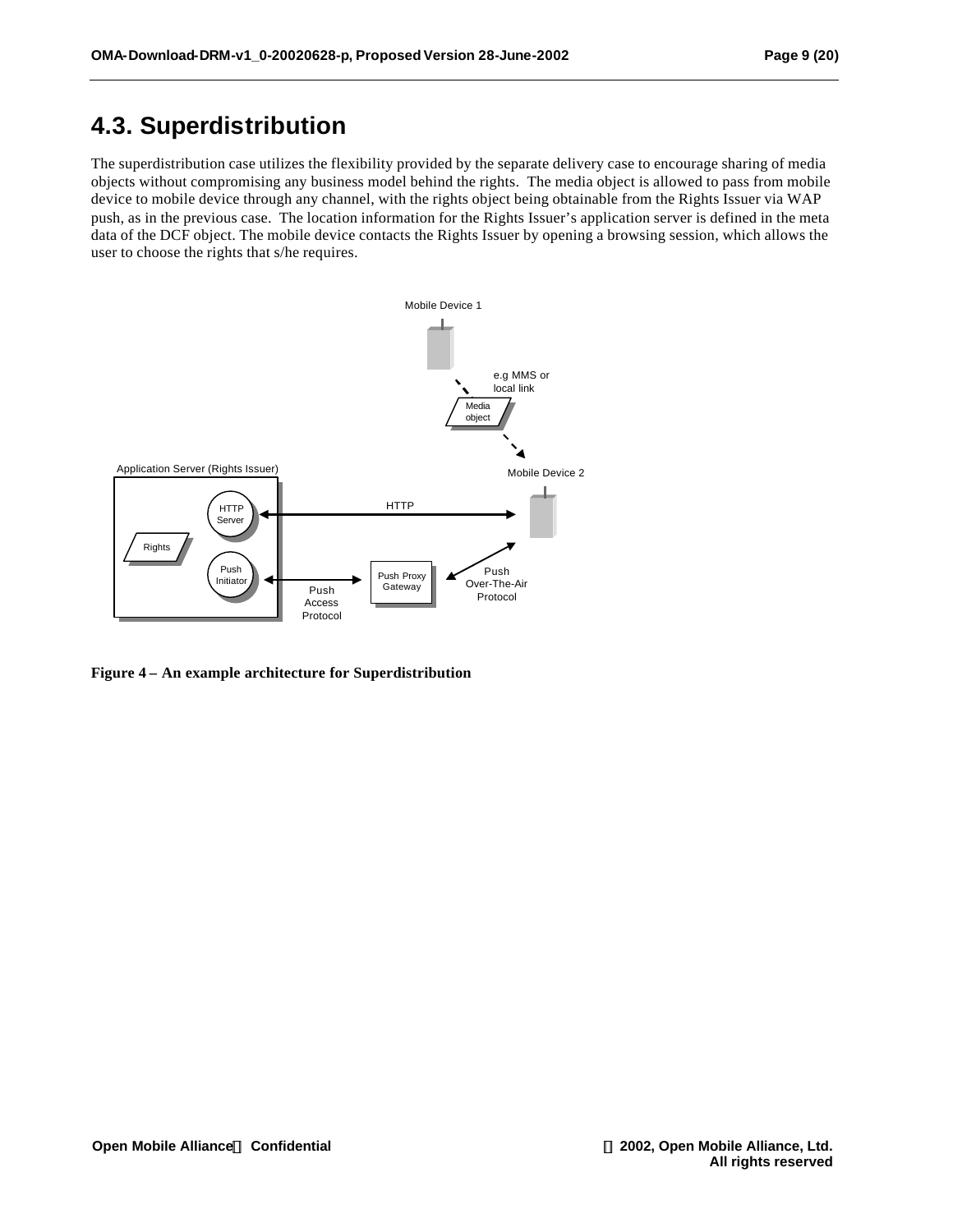# **5. Digital Rights Management**

## **5.1. Media Types**

Three new media types are defined in OMA Digital Rights Management: rights, DRM content format and DRM message.

The media type, syntax and semantics for the rights object are defined in the "*Rights Expression Language*" specification [DRMREL].

The media type, syntax and semantics for the DRM content format are defined in the "*DRM Content Format*" specification [DRMCF].

The media type, syntax and semantics for the DRM message are defined in chapter 6 of this specification.

## **5.2. DRM Methods**

This specification defines three DRM methods: forward-lock, combined delivery and separate delivery. The table below defines which media types must be supported by a device implementing a specific DRM method.

| <b>DRM</b> method | Device must support media types                                                                                           | <b>Definition</b> |
|-------------------|---------------------------------------------------------------------------------------------------------------------------|-------------------|
| Forward-lock      | application/vnd.oma.drm.message                                                                                           | Chapter 5.3       |
| Combined delivery | application/vnd.oma.drm. message and<br>application/vnd.oma.drm. $rights+xml$                                             | Chapter 5.4       |
| Separate delivery | application/vnd.oma.drm. $rights + xml$ ,<br>application/vnd.oma.drm. rights+wbxml and<br>application/vnd.oma.drm.content | Chapter 5.5       |

## **5.3. Forward-lock**

The device MUST support the "forward-lock" method defined in this chapter.

In the forward-lock method the media object is wrapped into a DRM message and delivered to the device. The device is allowed to render the content but not to forward it to other devices.

The device MUST indicate support for the DRM message media type.

The device MUST support DRM messages that do not include a rights object.

The device MUST NOT forward a media object that has been received in a DRM message. The device is allowed to play, display, execute and print the media object without any constraints. The device MUST NOT modify the media object.

## **5.4. Combined Delivery**

The device MAY support the "combined delivery" method defined in this chapter. If the device supports the "combined delivery" method it MUST also support the "forward-lock" method.

In the combined delivery method a rights object and a media object is wrapped into a DRM message and delivered to the device, after which the device may render the content according to the rights object.

The device MUST indicate support for both DRM message media type and rights media type.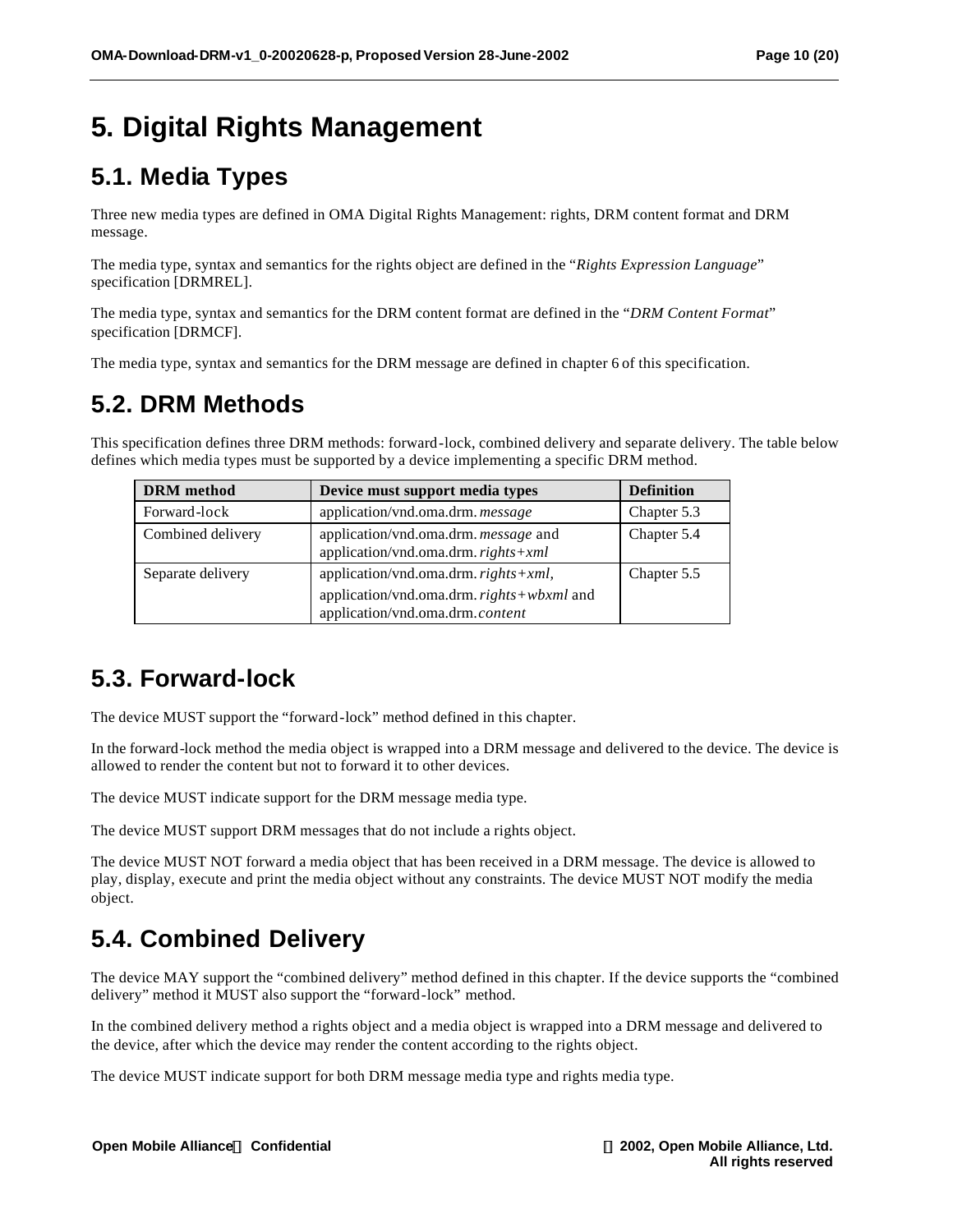The device MUST support the DRM messages that include a rights object and a media object. In combined delivery the rights object and the media object are associated with each other by the DRM message. Since the association is external to the objects themselves the device MUST ensure that the rights information is preserved after the DRM message is received and possibly discarded.

The device MUST NOT forward a media object that has been received in a DRM message.

The device MUST NOT forward rights objects from the device.

The device MUST enforce the rights as defined in "Rights Expression Language" [DRMREL] when consuming the content.

The rights expression language governs the usage of content e.g. whether the media object is allowed to be rendered only once.

The rights expression language does not govern the local management of DRM content i.e the device MUST enable the end user to save, install, uninstall and delete DRM content.

The rights expression language does not govern the distribution of DRM content.

## **5.5. Separate Delivery**

The device MAY support the "separate delivery" method and superdistribution defined in this chapter. If the device supports the "separate delivery" method it MUST also support the "combined delivery" and "forward-lock" methods.

In the separate delivery method the media object is always encrypted and converted into the DCF format. Typically the DCF object is downloaded to the device using e.g. OMA Download [DLOTA], after which the rights object is separately delivered to the device using WAP push. The service is expected to indicate this special behaviour to the device by using the mechanism defined in 5.5.1. After receiving the pushed rights object the device may render the media object. The WAP push should be targeted specifically for the DRM user agent.

The device is also allowed to forward (superdistribute) the DCF file to another device. However, rights objects are not allowed to be forwarded with the DCF i.e. the receiving device must acquire rights for the media object from the rights issuing service.

The device MUST indicate support for both rights media type and DRM content format media type (DCF).

In separate delivery the media object MUST be converted into the DRM content format.

The rights object is delivered to the consuming device using WAP push technology as defined in "Push OTA Protocol" specification [PUSHOTA]. The device MUST support unconfirmed push over connectionless session service using the Push OTA Protocol service primitive Po-Unit-Push. Other service primitives MAY also be supported.

The well known value for the Push Application ID of the DRM User Agent Push is

- URN: x-wap-application:drm.ua
- Number: 0x08

The device MUST be able to receive rights objects that are pushed to the DRM user agent using the Push Application ID defined above.

The device MUST NOT forward rights objects from the device.

The device SHOULD allow a DCF object to be forwarded from the device. Any transport mechanism supported by the device MAY be used.

The service may wrap the DCF object inside a DRM message without rights. In that case the device MUST NOT forward the DCF file from the device. Content inside a DCF can not be rendered without the key from the rights object. Thus the default rendering permissions defined in the forward-lock method do not apply for DCF objects delivered inside DRM message.

#### **Open Mobile AllianceÔ Confidential Ó 2002, Open Mobile Alliance, Ltd.**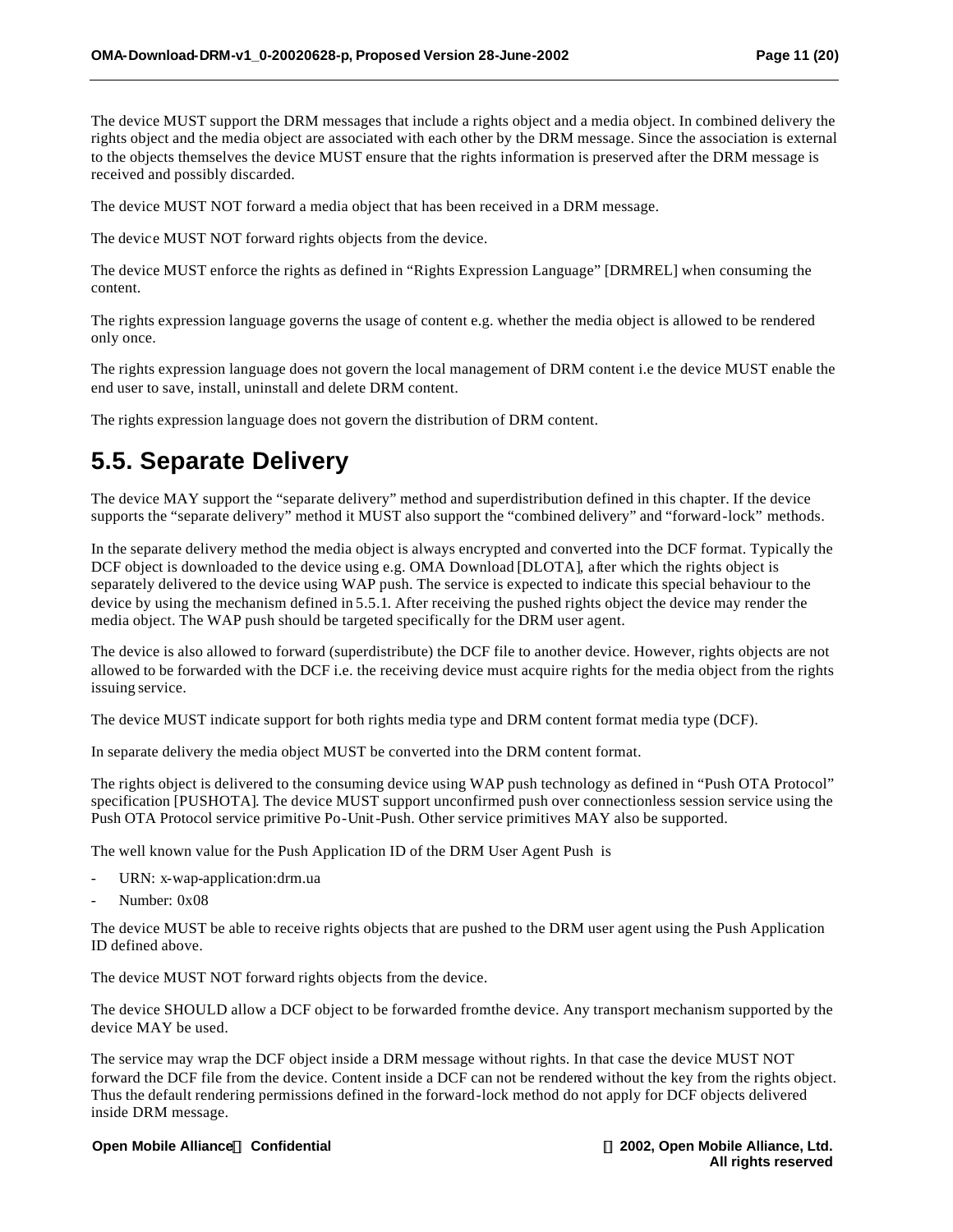The device MUST enforce the rights as defined in "Rights Expression Language" [DRMREL] when consuming the content.

If there are no rights objects associated with a piece of DRM content the device MUST NOT consume the content. When attempting to consume such content, the device MUST give the end user the option to obtain rights from the rights issuing service by using the mechanism defined in 5.5.2. The exception to this is the case when the device knows that the rights object is currently being pushed to the device (chapter 5.5.1).If there are multiple rights objects associated with a piece of DRM content, each rights object MUST be treated individually, i.e. rights objects MUST NOT be combined. At any one time, there may be more than one rights object whose constraints are satisfied. When this is the case, the device MUST select one to enforce. This selection may be made automatically by the device based on some selection criteria, e.g. picking the least restrictive rights object, or it may be done based on user interaction. The selection process SHOULD favour the end user.

The rights expression language governs the usage of content e.g. whether the media object is allowed to be rendered only once.

The rights expression language does not govern the local management of DRM content i.e. the device MUST enable the end user to save, install, uninstall and delete DRM content. The rights expression language does not govern the distribution of DRM content.

### 5.5.1. Separate delivery indication

The usability of separate delivery is a challenge due to the potential latency time introduced by using WAP push to deliver the rights object to the device. This chapter defines a method that can be used to differentiate the separate delivery case from normal media object downloads.

When using HTTP for the delivery of the DCF file the service can indicate to the device that it intends to push the rights object separately to the device by adding a X-Oma -Drm-Separate-Delivery HTTP entity header to the HTTP response containing the DCF file. In addition to indicating that the rights object will be pushed, it is also possible to specify the expected time that it will take for the pushed rights object to arrive to the device.

X-Oma-Drm-Separate-Delivery : "X-Oma-Drm-Separate-Delivery" ":" [ delta-seconds ]

The optional delta-seconds parameter, defined in HTTP 1.1 specification [RFC2616], is an estimate how many seconds will pass before the rights object will arrive to the device. The value is only a rough estimate by the service.

The absence of the X-Oma-Drm-Separate-Delivery HTTP entity header indicates that no rights object will be pushed by the service.

The device MUST support the X-Oma-Drm-Separate-Delivery header.

#### 5.5.2. Superdistribution

Superdistribution is facilitated (1) by allowing DCF formatted media objects to be forwarded from device to device and (2) by enabling devices to obtain rights for superdistributed content from the rights issuing service. The rights are obtained by opening a browsing session to the Rights-Issuer URL defined inside the DCF object. If the rights issuer decides to grant rights it pushes the rights object to the device.

The content provider is responsible of setting up a HTTP server that is able to respond to to requests made to the Rights-Issuer URL.

When obtaining rights for a DCF object, the device MUST make a HTTP GET request to the URL defined in the Rights-Issuer field of the DCF object. In order to facilitate the rights purchase dialog the device MUST support Wireless Application Environment as defined in [WAE].

When receiving a DCF formatted encrypted media object through means other than as described in [DLOTA] it is not known whether the content inside is suitable for the new device. Therefore it is necessary to check the suitability of the content prior to allowing the user to acquire new rights through the Rights-Issuer URL field.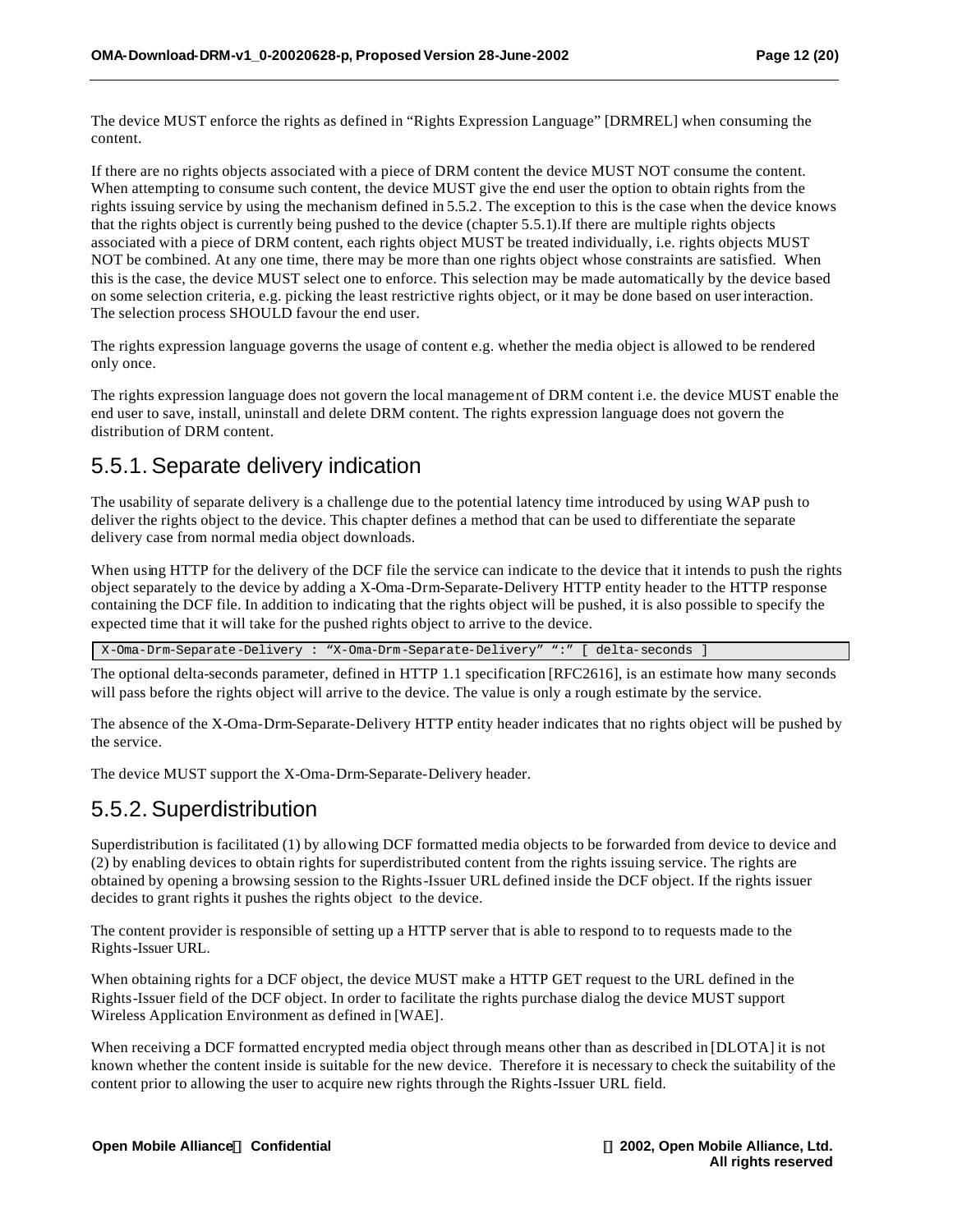The device MUST use the Content-Type field and the DataLen field to determine whether the content is suitable for the device before using the Rights-Issuer URL field. Where the device cannot determine that the content is appropriate for the device, the device SHOULD present a warning or error to the user, and SHOULD present a warning before navigating to the Rights-Issuer-URL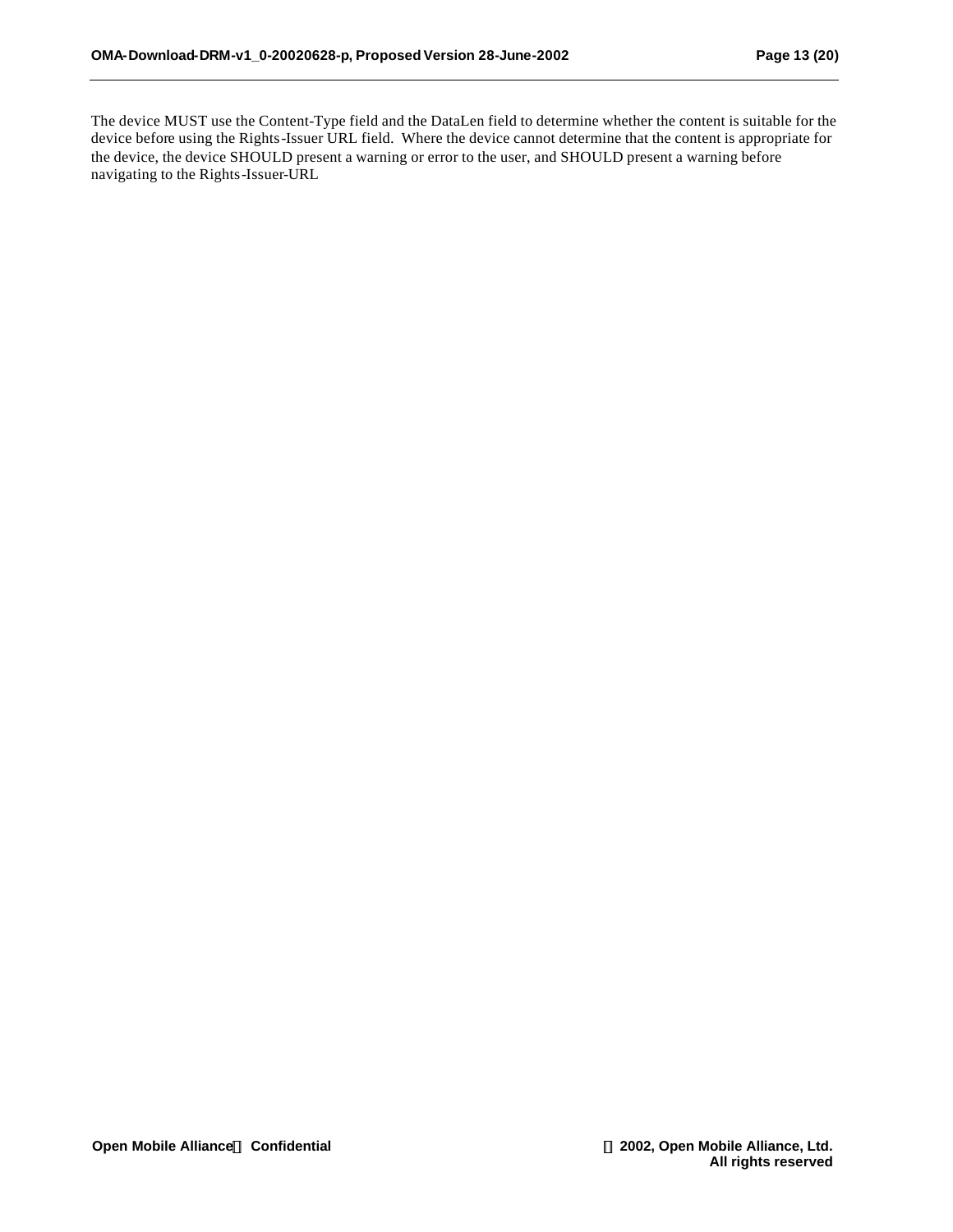## **6. DRM Message Content Format**

This section defines the content format for the DRM message that is used in the forward-lock and combined delivery methods. It is excpected that DRM message objects will not be stored persistently to the device.

## **6.1. DRM Message Media Type**

The MIME media type for objects conforming to the format defined in this section MUST be

application/vnd.oma.drm.message

## **6.2. DRM Message Syntax**

The DRM message syntax is based on a MIME multipart composite type in which one or more objects are combined in a single body. The following description is quoted from RFC 2046 chapter 5.1:

*"In the case of multipart entities, in which one or more different sets of data are combined in a single body, a "multipart" media type field must appear in the entity's header. The body must then contain one or more body parts, each preceded by a boundary delimiter line, and the last one followed by a closing boundary delimiter line. After its boundary delimiter line, each body part then consists of a header area, a blank line, and a body area."*

The DRM message body MUST be according to the multipart media type defined in RFC 2046 chapter 5 [RFC2046].

The DRM message MUST contain one or more body parts, one body part for each object. A DRM message MUST contain one media object that is not a rights object. A DRM message MAY contain one rights object. If the rights object exists, it MUST be the first object in the DRM message. The rights object governs the consumption of the media object inside the DRM message. If the media object is internally a composite object, the rights MUST apply for each part of the composite object.

If HTTP or a MIME compliant protocol is used to transport the DRM message the boundary delimiter MUST be included as a parameter in the media type definition.

The boundary delimiter MUST not appear inside any of the encapsulated body parts, as described in the following quote from RFC 2046 chapter 5.1:

*"As stated previously, each body part is preceded by a boundary delimiter line that contains the boundary delimiter. The boundary delimiter MUST NOT appear inside any of the encapsulated parts, on a line by itself or as the prefix of any line. This implies that it is crucial that the composing agent be able to choose and specify a unique boundary parameter value that does not contain the boundary parameter value of an enclosing multipart as a prefix."*

RFC 2046 defines a Content-Transfer-Encoding header that describes how a specific body part is encoded. The default value is 7bit encoding, as described in the following quote from RFC 2046 chapter 6.1:

*"An encoding type of 7BIT requires that the body is already in a 7bit mail-ready representation. This is the default value -- that is, "Content-Transfer-Encoding: 7BIT" is assumed if the Content-Transfer-Encoding header field is not present."*

Content-Transfer-Encoding MUST only be used with body parts of DRM message, not with the whole body of the DRM message. The device MUST support the identity transfer encodings "7bit", "8bit" and "binary". Other nonidentity Content-Transfer-Encodings like "base64" MAY also be supported.

A Content-ID header is used to associate a media object to a rights object. The conversion between the Content-ID header in the media object body part and the asset URI inside the rights object is done as defined in [RFC2392]. If the media object is a DCF object the ContentURI field must match the Content-ID header. The device MUST support the Content-ID header.

**Open Mobile AllianceÔ Confidential Ó 2002, Open Mobile Alliance, Ltd.**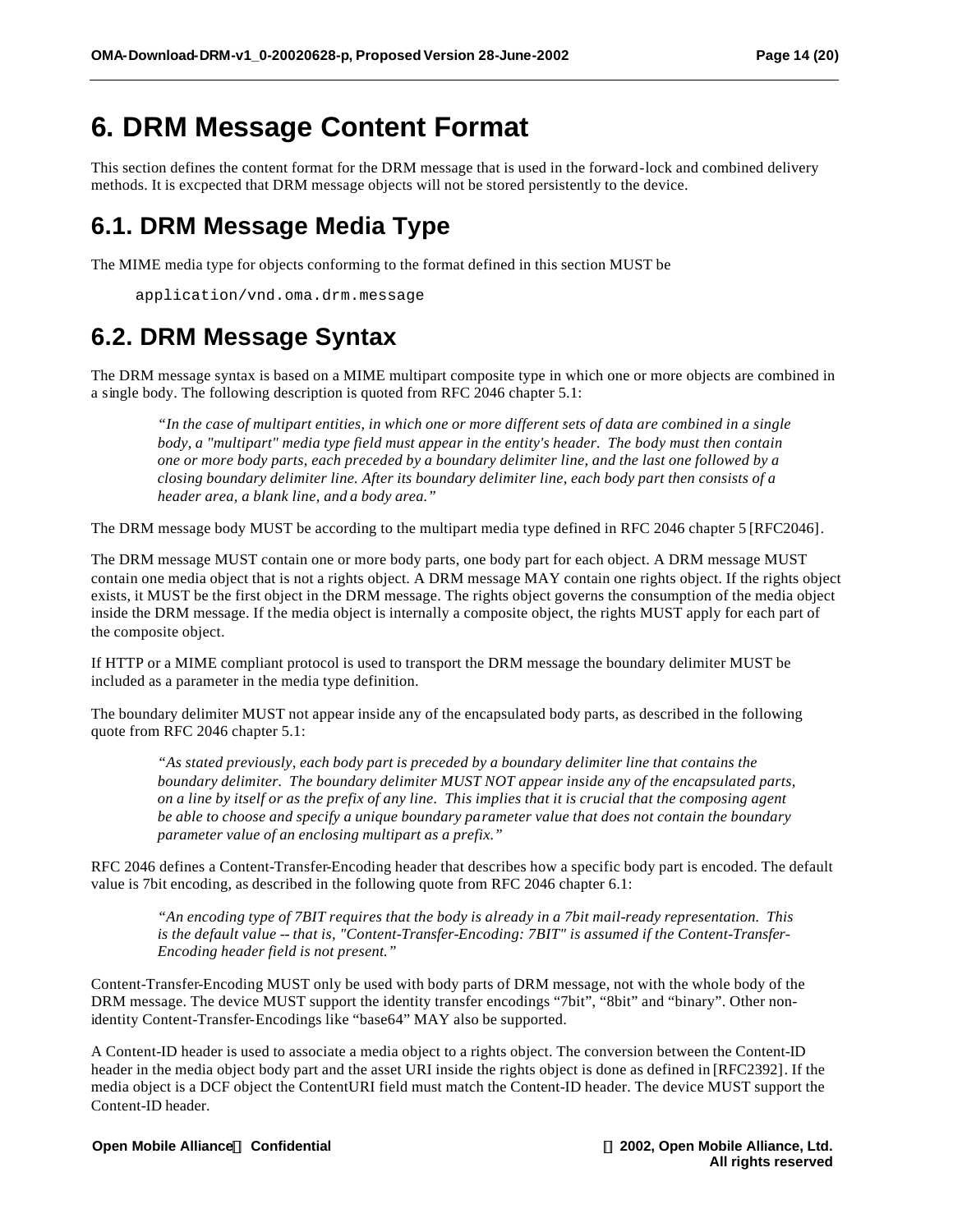# **7. Security Considerations (Informative)**

## **7.1. Security trade-offs**

There are obvious trade-offs in security due to the missing key management infrastructure. Reusing existing or emerging key management solutions, e.g. WIM/WPKI, is not directly possible for DRM purposes because the threat models in DRM and WIM are different. In WIM the end user is the target of attacks whereas in DRM the end user is the attacker himself.

Without the appropriate terminal key management infratructure in place there are no cryptographic means to protect against all security threats. Transport level security mechanisms, e.g. WTLS class 2, can be used to gain some security, but without terminal keys enabling device authentication and appropriate device security there will always be a possibility to use faked terminals to steal content. The use of WAP unconfirmed push over SMS for separate rights delivery, however, increases the security due to increased complexity of stealing the rights on the terminal.

The solution defined in this specification should not be considered to be a secure DRM system. Rather, it is a system that intends to keep the honest people honest and is merely a small speed bump for any skilled hacker. This should be reflected in the value of the content for which the OMA Digital Rights Management is used.

## **7.2. Device security**

The consuming device controls how DRM content is used within the device. Since it is possible for the end user to install additional applications to some devices it is important in those cases to be able to differentiate authorized and unauthorized entities within the device as depicted in the figure below. Unauthorized entities are not likely to follow the DRM rules and restrictions and thus their access to plaintext DRM content should be prevented.



#### **Figure 4. Authorized and unauthorized entities**

This specification does not define the authorization mechanisms but sets some security requirements that imply that such a mechanism may be needed in some environments. However, devices that do not support installing new software do not need to implement any authorization mechanisms as the behaviour of all entities in the device can be guaranteed.

Unauthorized entities should not be able to access rights objects or DRM content in plaintext format. If the device has an open file system or removable memory that may imply local encryption of DRM content that has been received in plaintext format.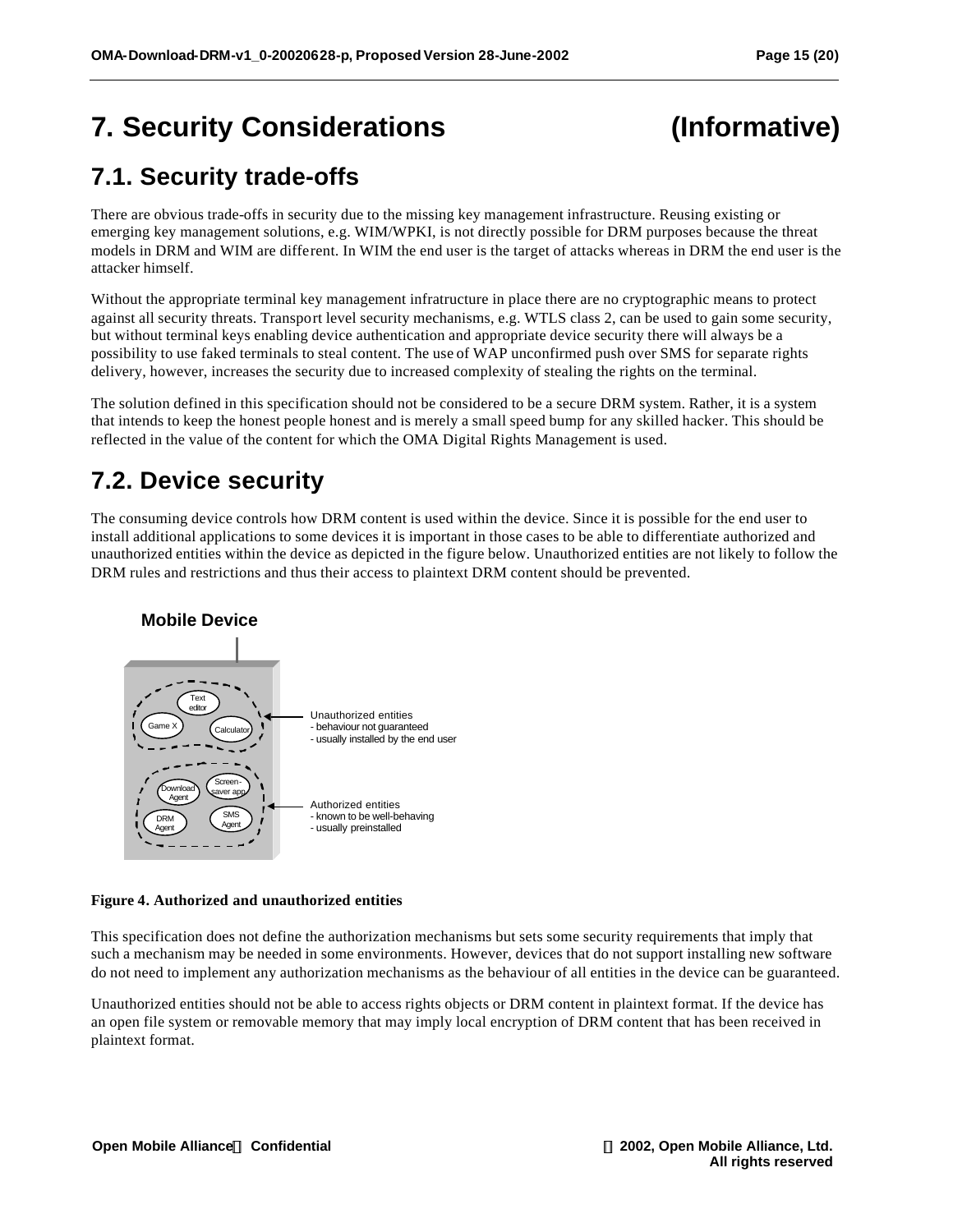## **8. Handling of Streaming Media (Informative)**

A media object governed by OMA DRM can be a digital resource of any kind (see definitions), including a description (meta-data) about other media object(s). For example, it can be a Session Description Protocol (SDP) record as a description of a media streaming session [SDP]. The OMA DRM mechanisms can then be used to indirectly control media objects via control of the meta-data. In this section we outline, as an example, how this can be used to enable rights management of streaming media.

The SDP record describing the streaming session is downloaded as the content in a DRM message. The media object description is, just like any other media object, recognized by its MIME type and processed by the responsible application. In the case of SDP the MIME type is application/sdp. The streaming player would then connect to the streaming server as specified in the session description, set up and receive the specified stream(s), and decode and render the streams as they arrive. With this mechanism, the OMA DRM mechanisms can be used to govern and control the use of media streams.

In order to allow for the same security level for streams as for downloaded objects, it is recommended that the streaming player is not allowed to store the media streams. Furthermore, the real-time media streams should be protected using a robust stream encryption mechanism suitable for a wireless environment, such as for example the Secure Real-Time Protocol [SRTP]. Without encryption of the streams, unauthorized parties would, with knowledge of the streaming server URL, be able to access the media streams. Consequently, an additional decryption key used to decrypt the streams must be conveyed to the UE. Such a decryption key for the stream can be conveyed within the attributes in the SDP record. The details of media stream encryption and key management for media streams are however outside the scope of this specification.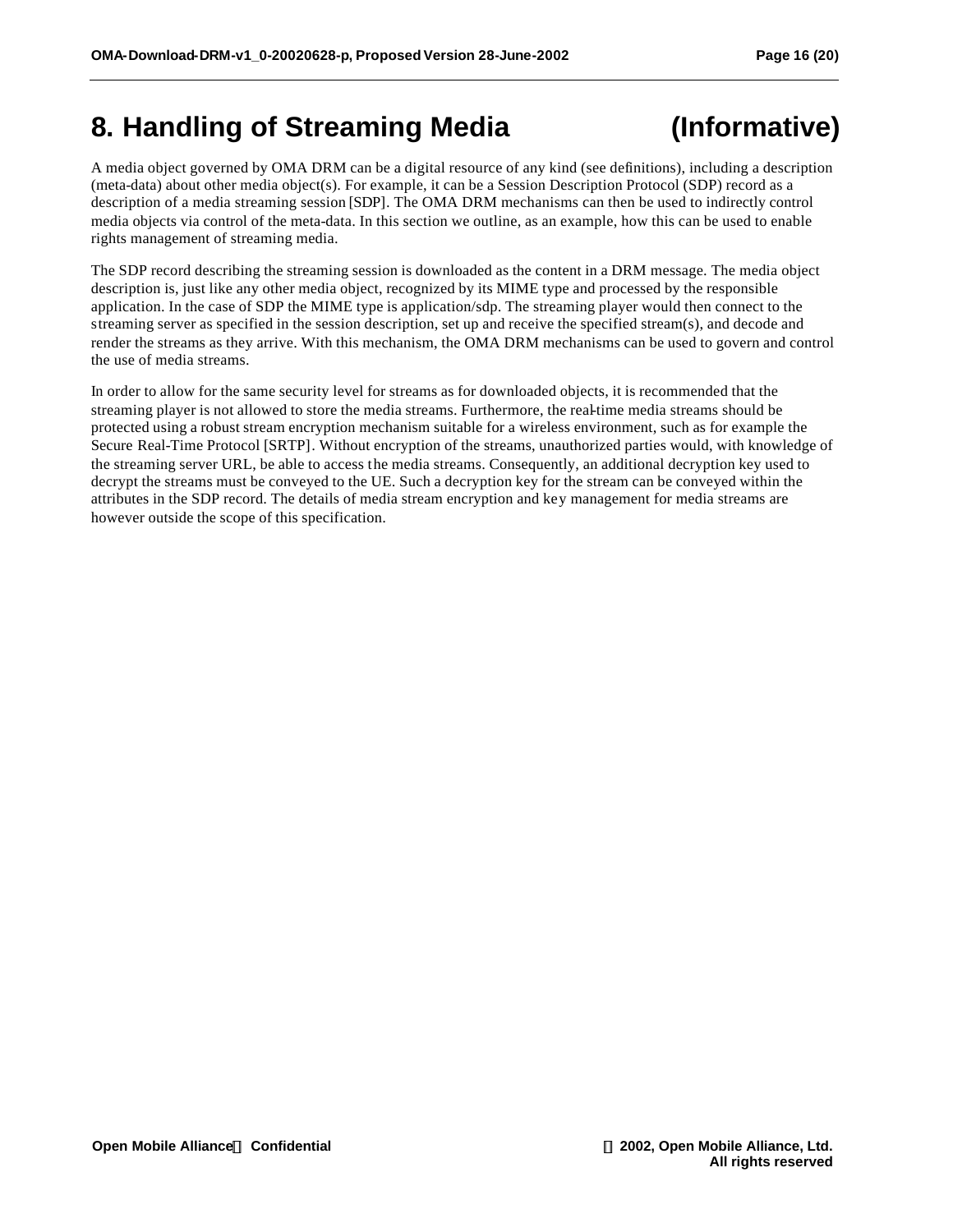## **Appendix A. Static Conformance Requirements (Normative)**

The notation used in this appendix is specified in [CREQ].

## A.1. Terminal Features

#### General terminal features

| <b>Item</b>   | <b>Function</b>                                                                                                       | <b>Reference</b> | <b>Status</b>  | Requirement                                                                                                                                                             |
|---------------|-----------------------------------------------------------------------------------------------------------------------|------------------|----------------|-------------------------------------------------------------------------------------------------------------------------------------------------------------------------|
| DRM-GEN-C-001 | Forward-lock method                                                                                                   | 5.3              | M              | DRM-GEN-C-004 AND<br>DRM-GEN-C-006                                                                                                                                      |
| DRM-GEN-C-002 | Combined delivery<br>method                                                                                           | 5.4              | $\mathbf{O}$   | DRM-GEN-C-001 AND<br>DRM-GEN-C-005 AND<br><b>DRMREL: MCF</b>                                                                                                            |
| DRM-GEN-C-003 | Separate delivery<br>method                                                                                           | 5.5              | $\Omega$       | DRM-GEN-C-001 AND<br>DRM-GEN-C-002 AND<br>DRM-GEN-C-009 AND<br>DRM-GEN-C-010 AND<br><b>DRMREL: MCF</b><br>DRMREL-GEN-C-001 AND<br><b>DRMCF: MCF AND</b><br>PushOTA: MCF |
| DRM-GEN-C-004 | DRM message that<br>contains one media<br>object and no rights<br>object                                              | 6                | $\mathbf{O}$   |                                                                                                                                                                         |
| DRM-GEN-C-005 | DRM message that<br>contains one media<br>object and one rights<br>object                                             | 6                | $\Omega$       |                                                                                                                                                                         |
| DRM-GEN-C-006 | <b>Identity Content-</b><br><b>Transfer-Encodings</b><br>"7bit", "8bit" and<br>"binary" for DRM<br>message body parts | 6                | M              |                                                                                                                                                                         |
| DRM-GEN-C-007 | "base64" Content-<br>Transfer-Encoding for<br>DRM message body<br>parts                                               | 6                | $\overline{O}$ |                                                                                                                                                                         |
| DRM-GEN-C-008 | Content-ID header in<br>DRM message body<br>parts                                                                     | 6                | M              |                                                                                                                                                                         |
| DRM-GEN-C-009 | Separate delivery<br>indication                                                                                       | 5.5.1            | $\mathbf O$    |                                                                                                                                                                         |
| DRM-GEN-C-010 | Superdistribution                                                                                                     | 5.5.2            | $\mathbf O$    | WAE: MCF                                                                                                                                                                |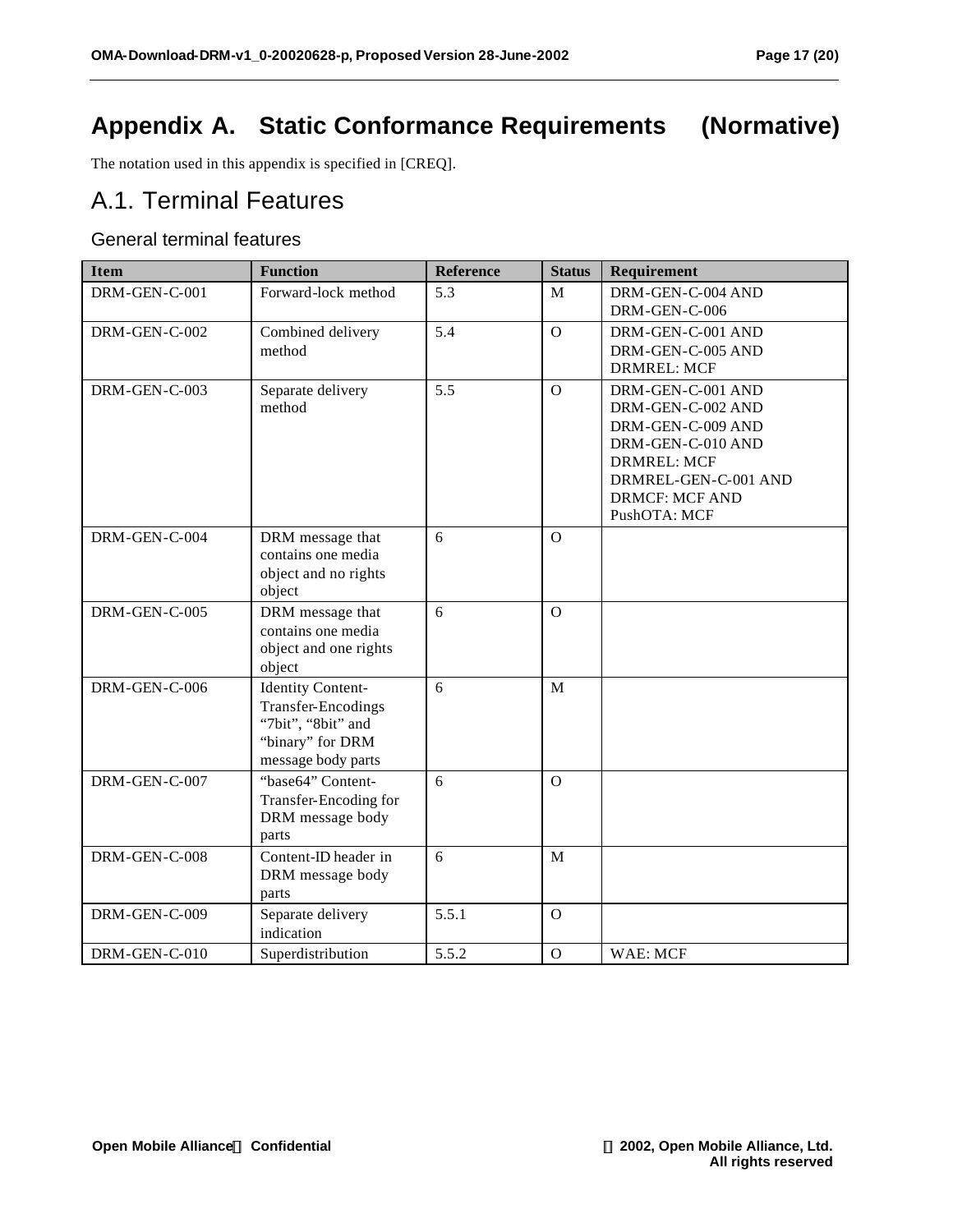## **Appendix B. Examples (Informative)**

## B.1. Forward-lock Method

This example describes a forward-lock use case HTTP response that contains only one media object and no rights object. The device is allowed to view the image but not allowed to forward it to other devices.

```
HTTP/1.1 200 OK 
Content-type: application/vnd.oma.drm.message; 
               boundary=boundary-1
Content-Length: 574
--boundary-1
Content-type: image/jpeg
Content-Transfer-Encoding: binary
...jpeg image in binary format...
--boundary-1--
```
## B.2. Combined Delivery

This example describes a combined delivery use case HTTP response that has the DRM message in the HTTP body. The DRM message contains one rights object and one jpeg media object. The device is allowed to preview the image once but not allowed to forward it to other devices.

```
HTTP/1.1 200 OK 
Content-type: application/vnd.oma.drm.message; 
               boundary=boundary-1
Content-Length: 893
--boundary-1
Content-type: application/vnd.oma.drm.rights+xml
Content-Transfer-Encoding: binary
<o-ex:rights
    xmlns:o-ex="http://odrl.net/1.0/ODRL-EX"
    xmlns:o-dd="http://odrl.net/1.0/ODRL-DD"
>
    <o-ex:context>
       <o-dd:version>1.0</o-dd:version>
    </o-ex:context>
    <o-ex:agreement>
       <o-ex:asset>
          <o-ex:context>
             <o-dd:uid>cid:4567829547@foo.bar</o-dd:uid>
          </o-ex:context>
       </o-ex:asset>
       <o-ex:permission>
         <o-dd:display/>
       </o-ex:permission>
    </o-ex:agreement>
</o-ex:rights>
--boundary-1
Content-type: image/jpeg
Content-ID: <45678929547@foo.bar>
Content-Transfer-Encoding: binary
...jpeg image in binary format...
--boundary-1--
```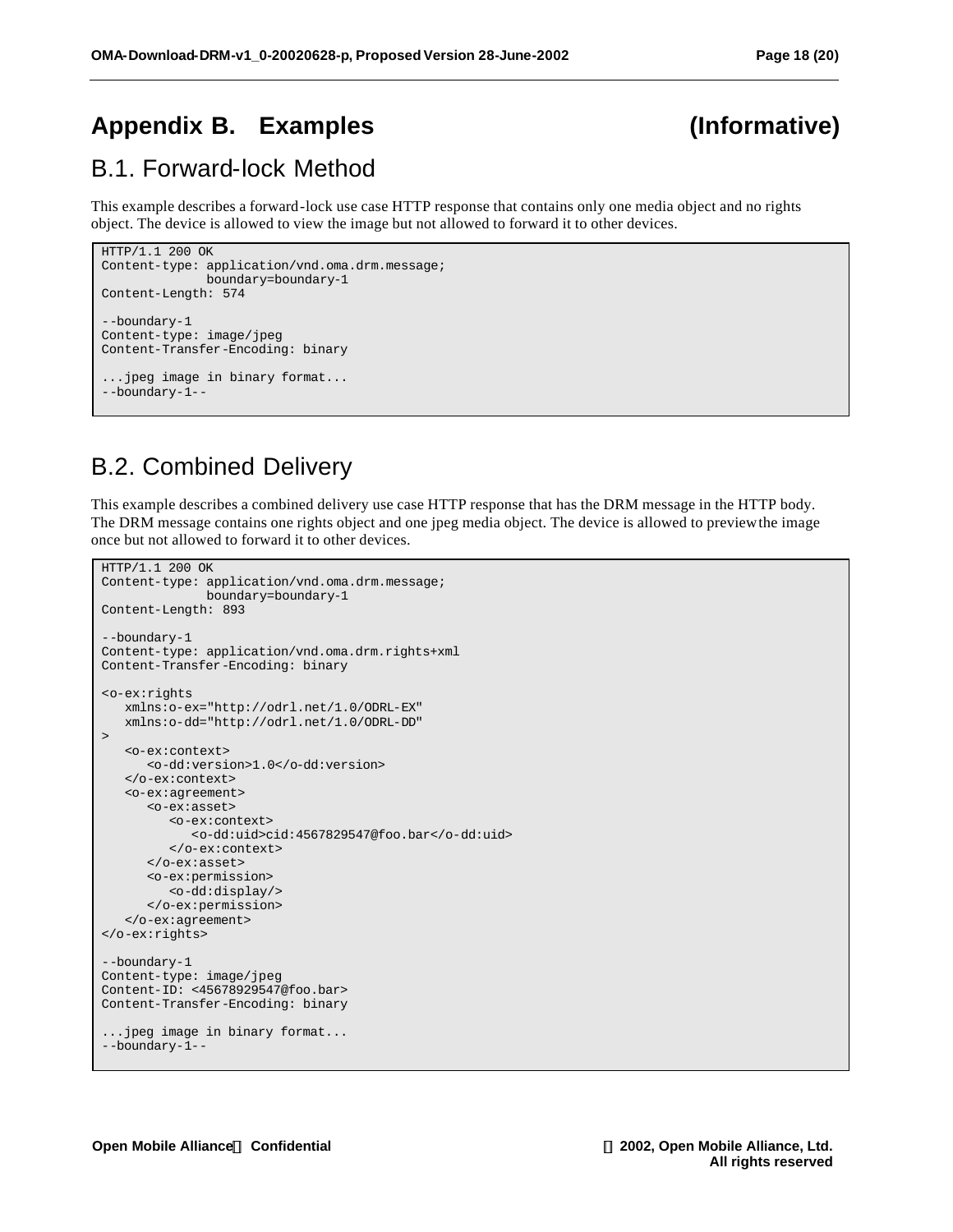## B.3. Separate Delivery

This example describes the first step of the separate delivery where the DCF file is delivered using HTTP. The service expects the WAP Push of the rights object to be delivered in 12 seconds and indicates that to the device by using the X-Oma-Drm-Separate-Delivery HTTP header.

```
HTTP/1.1 200 OK 
Content-type: application/vnd.oma.drm.content; 
Content-Length: 1234
X-Oma-Drm-Separate-Delivery: 12
...DRM content in DCF format...
```